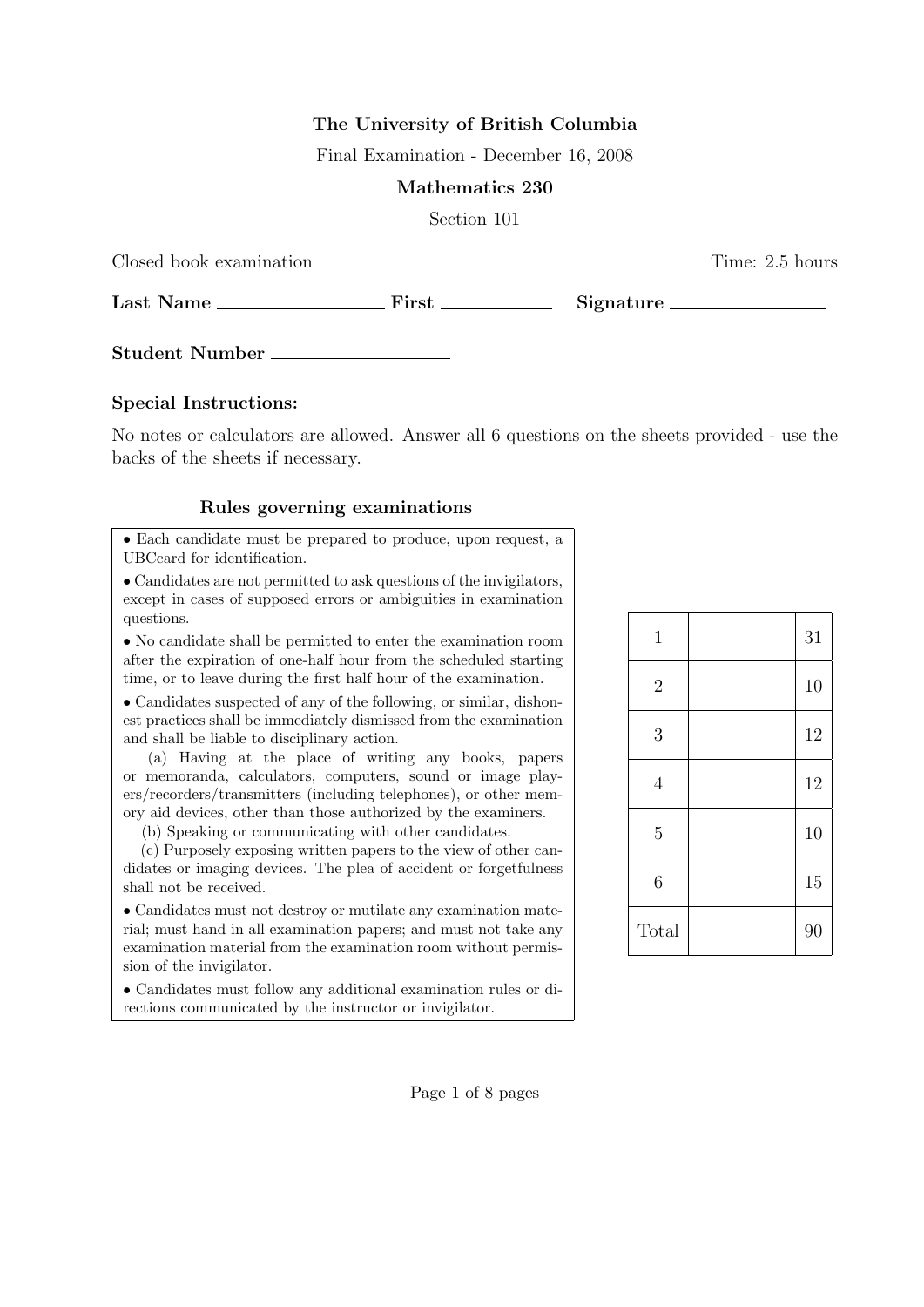- [31] 1. Arithmetic
	- 1. (4pts) Express as a product of primes:
		- (a)  $(27 * 17)^2$

(b)  $(121)^3$ 

2. (4pts) Compute the greatest common divisor and the least common multiple for the pair of integers (108, 180). You may leave your answer as a product of primes.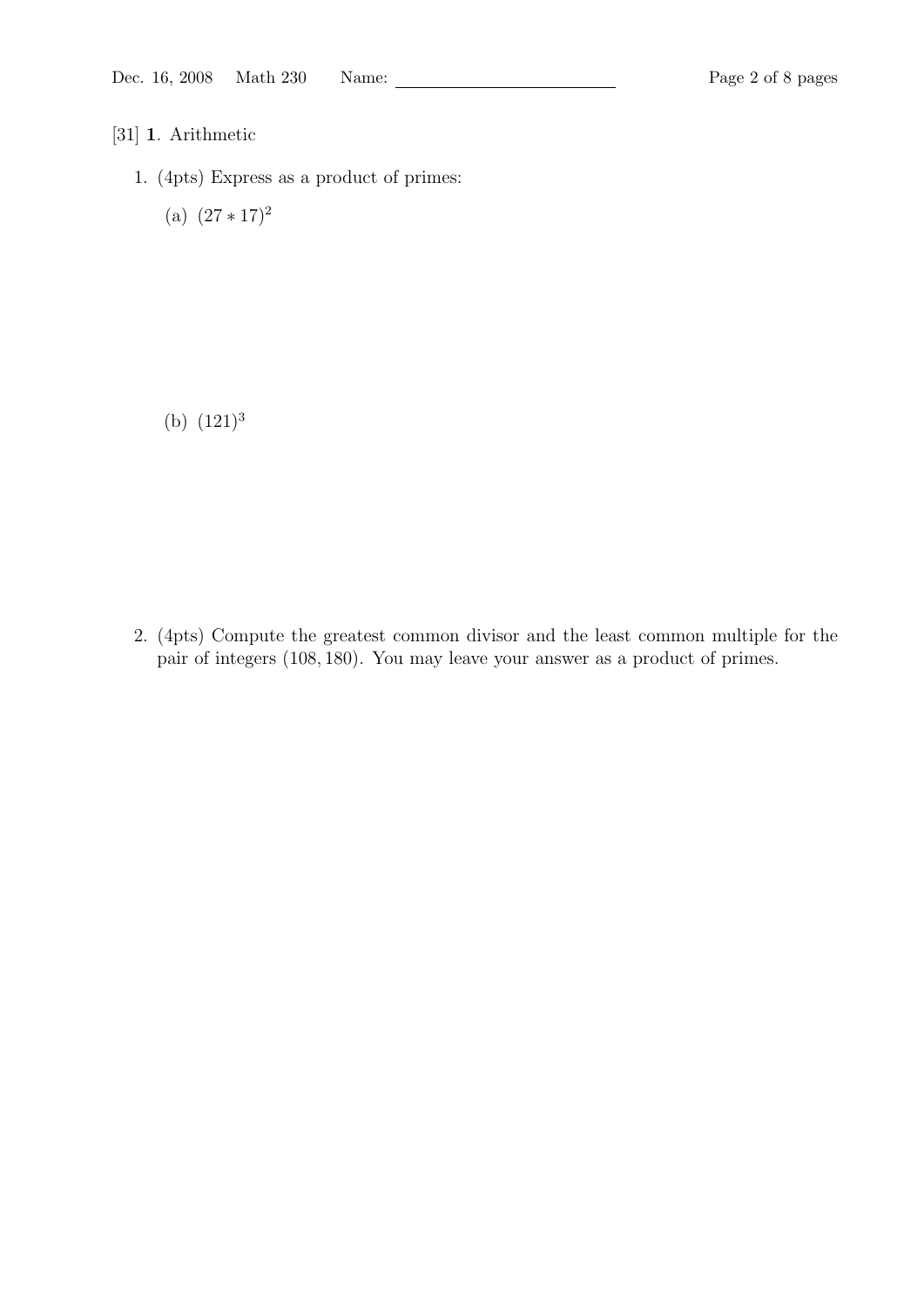3. (2pts)Determine the integer nearest to the given fraction.

$$
\frac{201}{23}
$$

4. (3pts) Evaluate, eliminating parentheses first.

$$
-\frac{3}{8} + \left(\frac{1}{2} - \frac{5}{6}\right) - \left(\frac{7}{4} - \frac{1}{3}\right) - \frac{7}{6} + \frac{1}{8}
$$

5. (3pts) Evaluate

$$
\left[\left(\frac{2}{5}\right)^4 \times \left(\frac{2}{5}\right)^3\right]^2 \div \left(\frac{2}{5}\right)^{12}
$$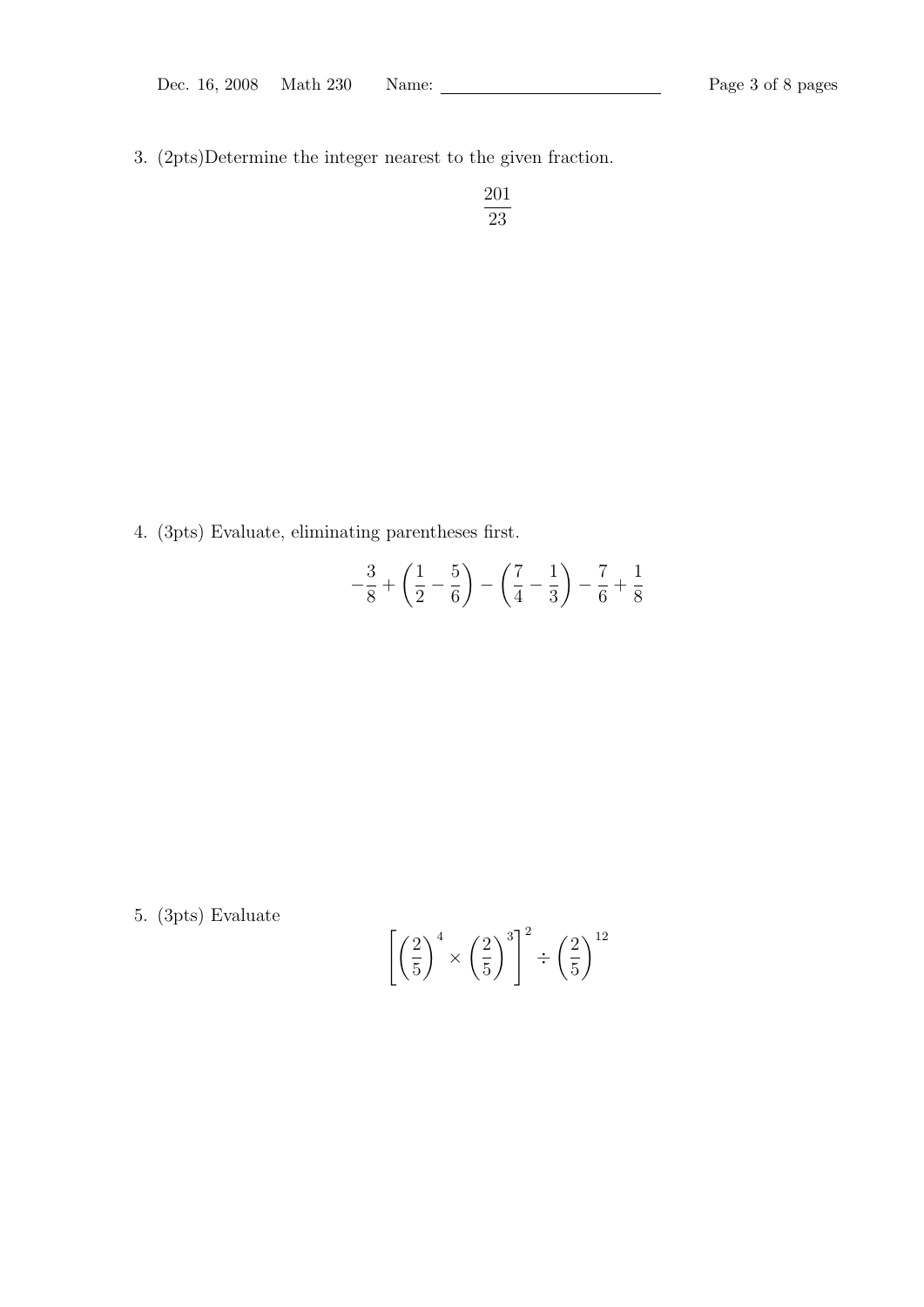6. (10pts) Simplify

(a) 
$$
\left(\sqrt{2}\right)^5
$$

$$
(b) \sqrt{15}\sqrt{65}
$$

(c) 
$$
6\sqrt{48} - 7\sqrt{27}
$$

(d) 
$$
\sqrt{3\sqrt{5}}\sqrt{5\sqrt{3}}\sqrt{\sqrt{6}}
$$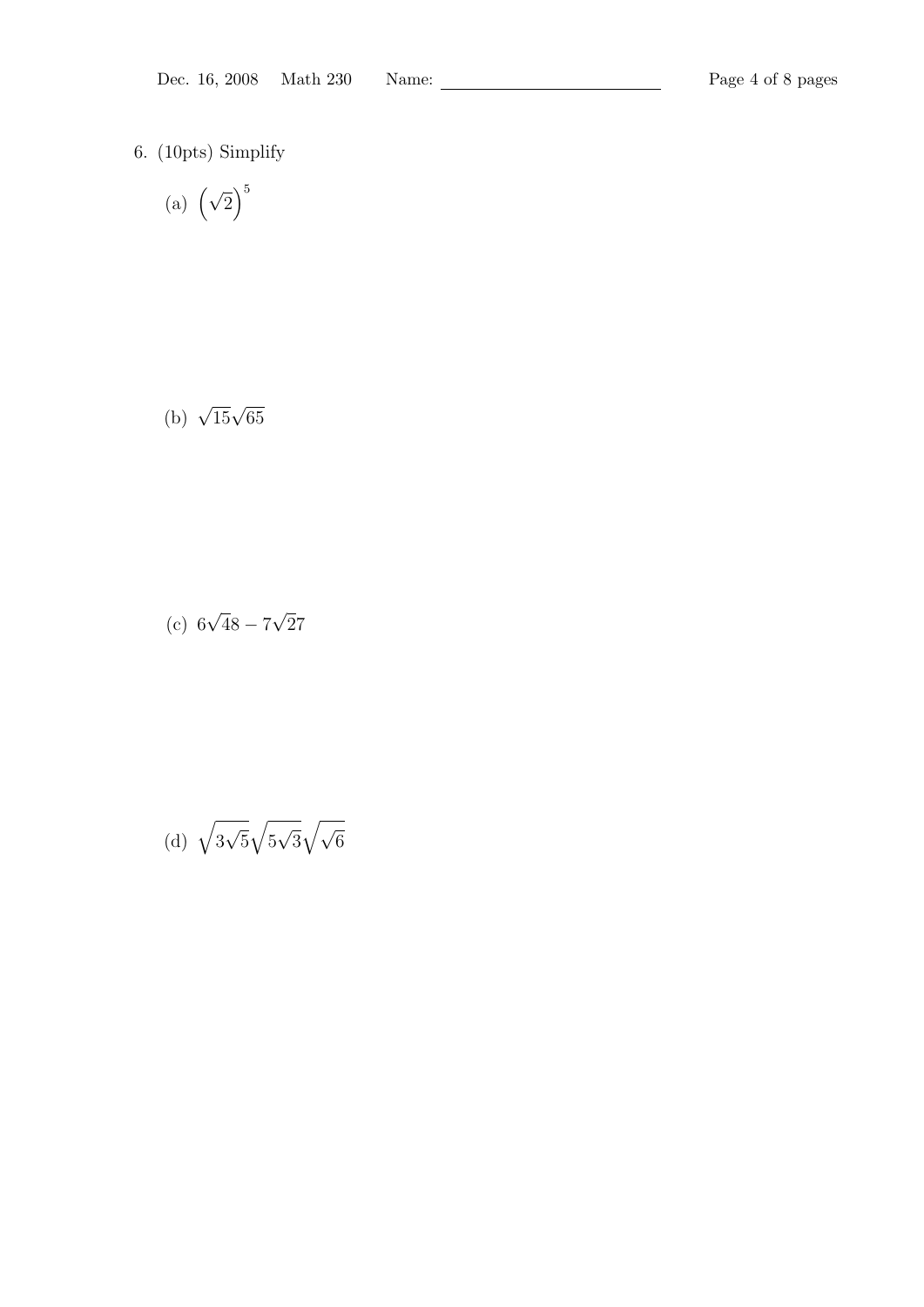# 7. (5pts) Evaluate

$$
\frac{5}{30} - \frac{1}{7} \times \left[ \left( 4 - \frac{18}{27} \right) \div \frac{8}{3} + \left( \frac{3}{8} \right)^2 \times \left( \frac{7}{4} \times \frac{7}{9} + \frac{5}{12} \right) \right]
$$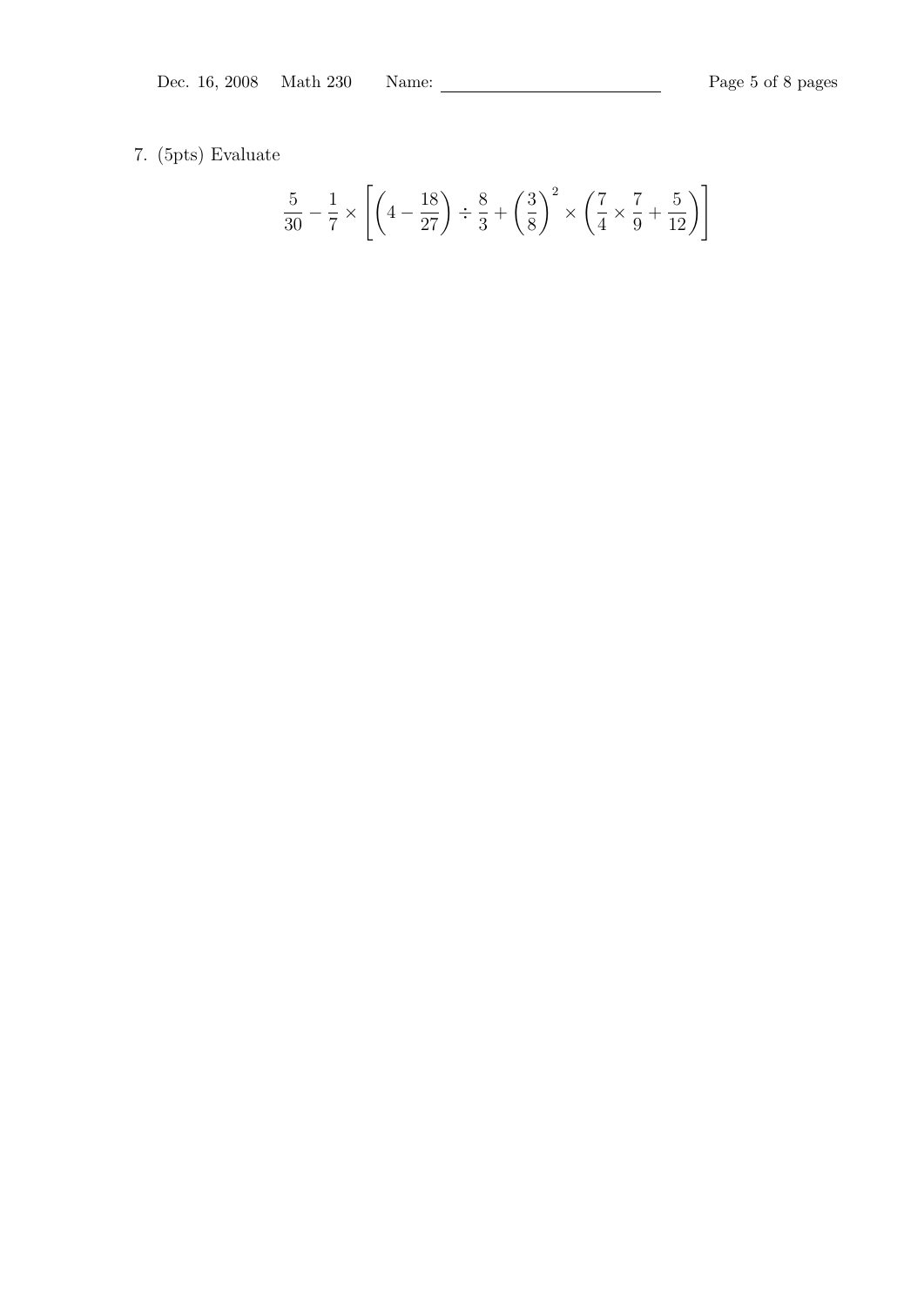[10] 2.

(a) If these letters, as printed here, were made from perfectly thin lines, then for which pair or pairs, is the uppercase letter equivalent by distortion to its lower case partner? A brief response without explanation is sufficient here.

A,a B,b C,c R,r

(b) Are the following letters equivalent to each other by distortion? Explain.



(i)  $\Theta$  T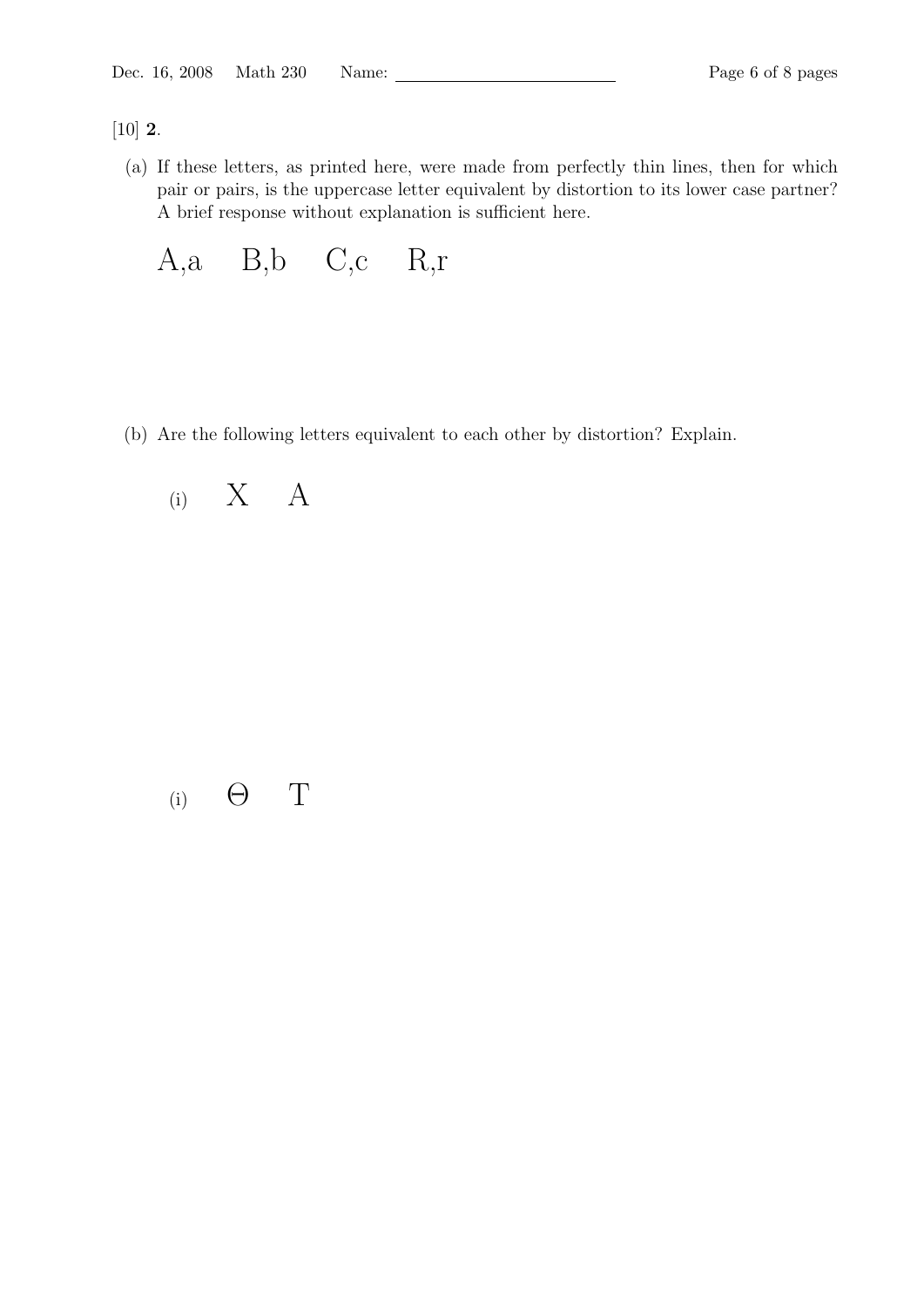[12] 3.

(a) Is it possible to draw a connected graph with 14 vertices and 12 edges? Explain

(b) Is it possible to draw a connected graph in the plane with 8 vertices, 10 edges and 5 faces. Explain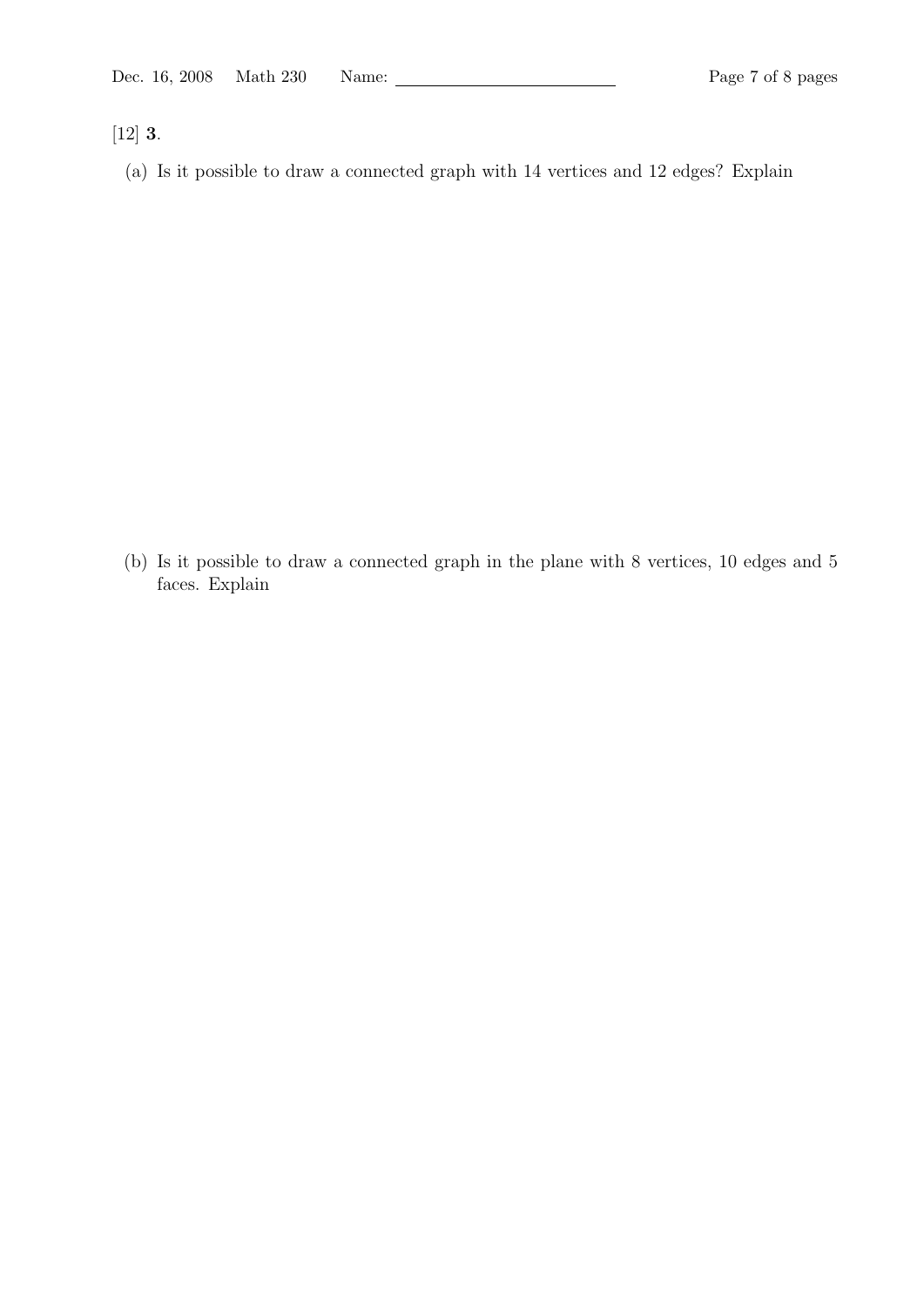(c) In considering the Euler Characteristic in class, we looked at connected graphs drawn in the plane. Suppose we now consider a graph that has exactly two pieces; that is, this graph is not connected but instead consists of two connected parts that do not touch each other. For any such graph, what would  $V - E + F$  equal? Explain.

Illustrate your answer with an example.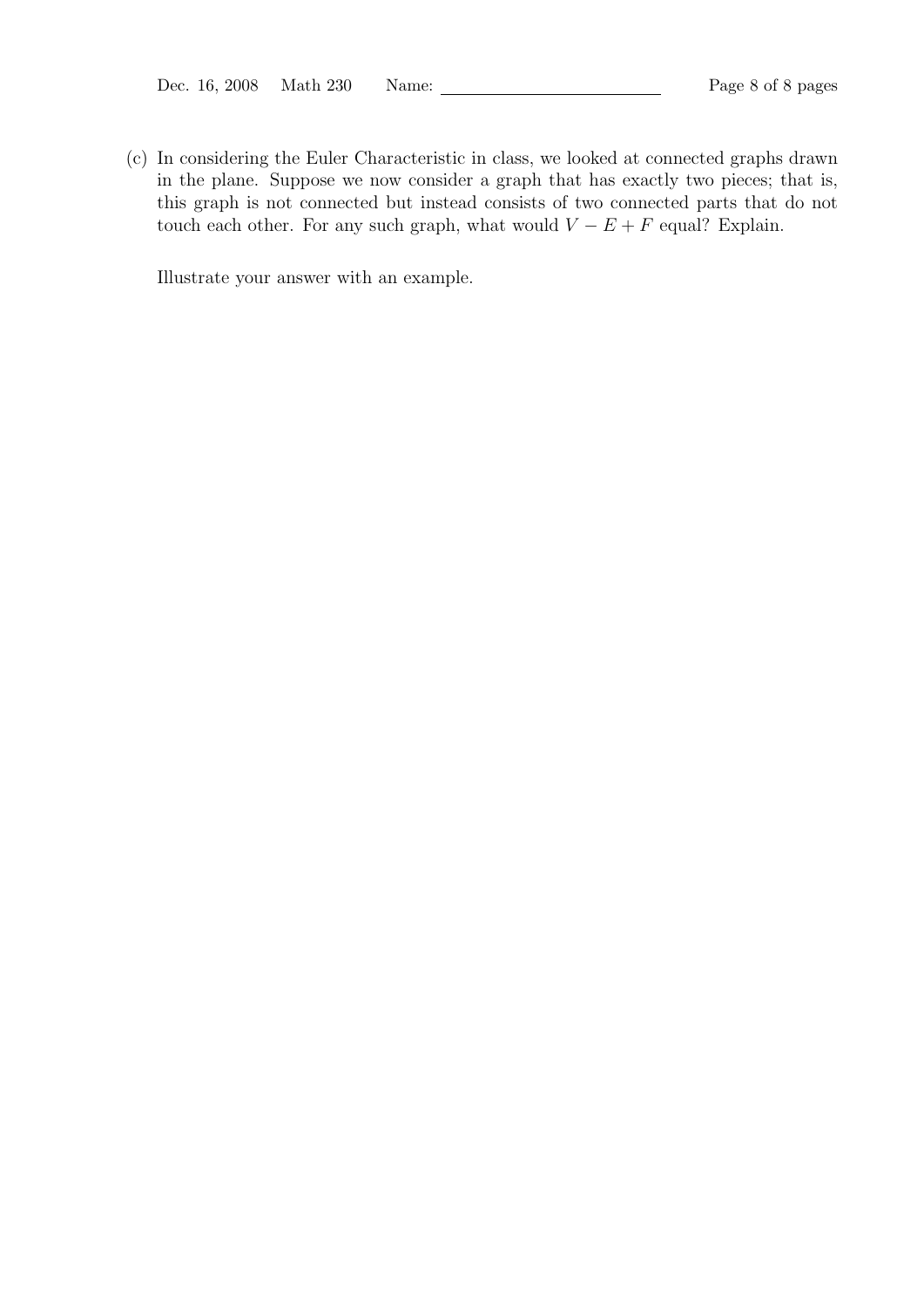[12]4. If you took the rectangle below and joined the right and left edges with a twist, you would obtain a Möobius band. Suppose you cut the Möbius band on the lines drawn.

Please, answer the following questions and explain your reasoning.

(a) How many pieces shall you get?

(b) How many edges does each piece have? How many edges did the original Möbius band have?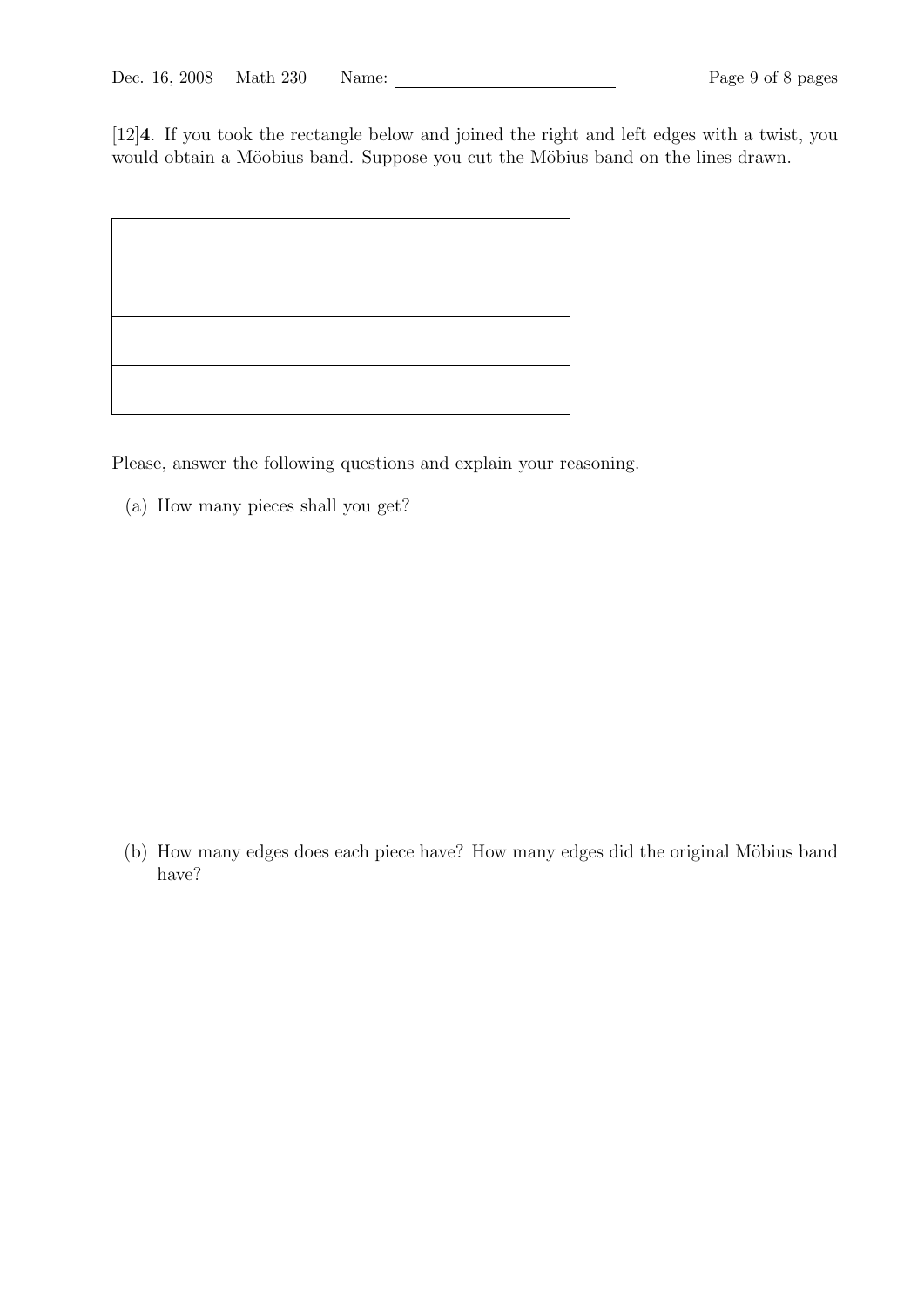(c) Suppose the long side of the original rectangle is 10cm. Find lengths of edges of the original Möbius band and the pieces you obtained after cutting along the drawn lines.

| 10cm |
|------|
|      |
|      |
|      |
|      |
|      |
|      |
|      |
|      |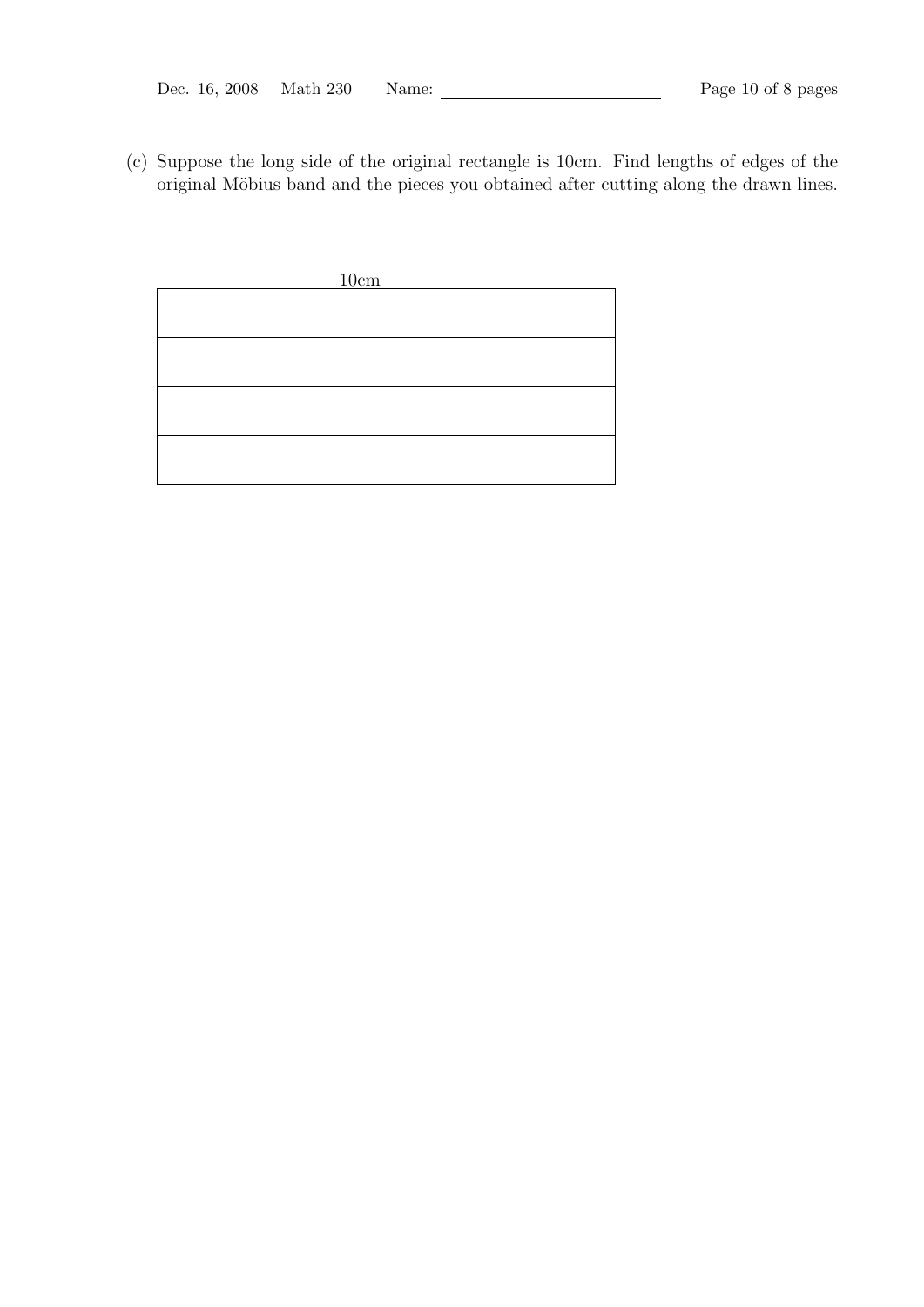|                     | Candidate $A \parallel$ | Candidate B   Candidate C |
|---------------------|-------------------------|---------------------------|
| First choice votes  |                         |                           |
| Second choice votes |                         |                           |
| Third choice votes  |                         |                           |

[10] 5. Suppose voters rank possible candidates as follows.

Determine the winner using plurality, vote-for-two, and Borda count voting methods. Explain your reasoning in each case.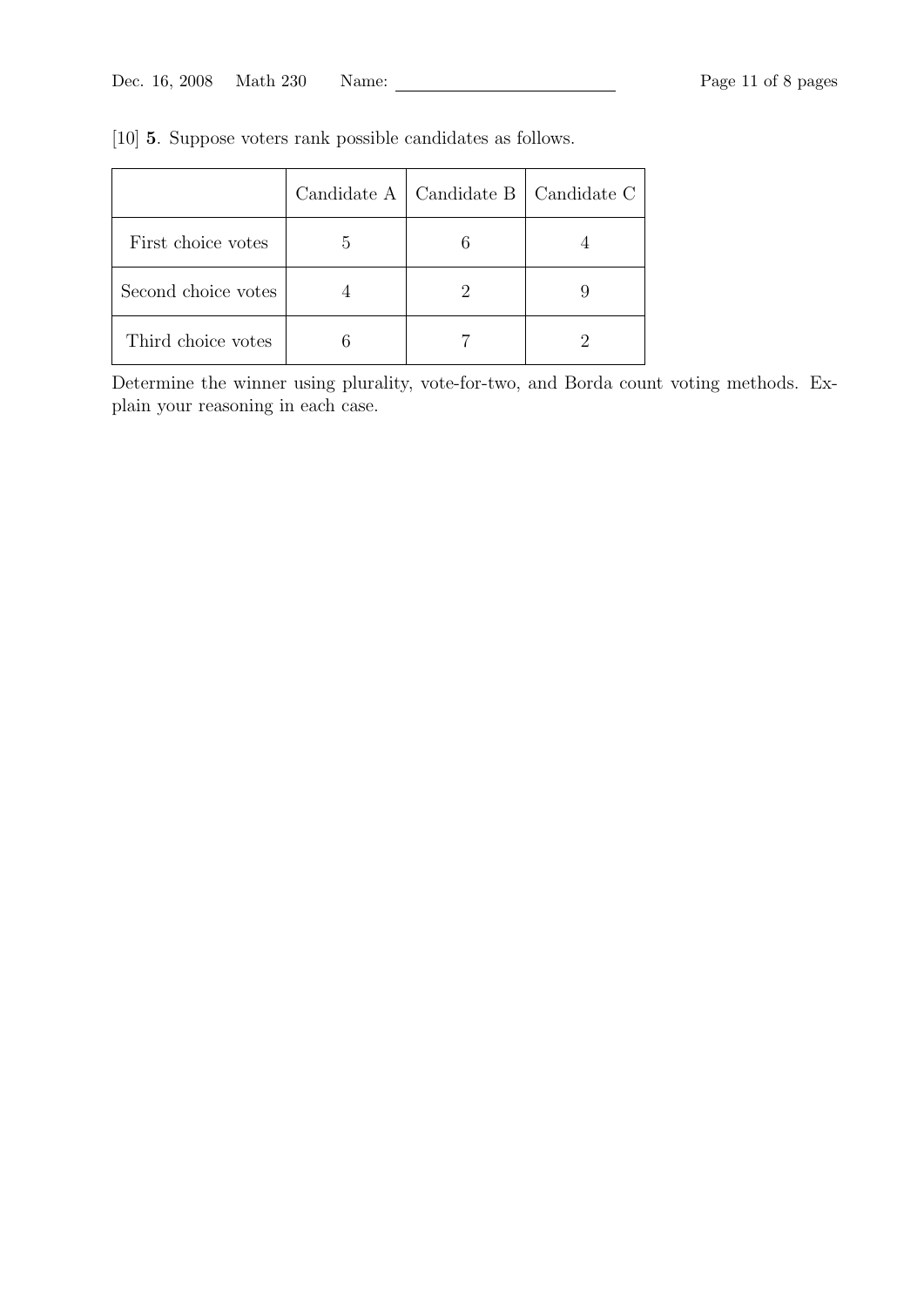- [15] 6. Write on one of the following topics.
	- (a) "Mathematics consists in proving the most obvious thing in the least obvious way." George Polya

Most people have an idea of what mathematics is, even though a definition is hard to come by. What do you think mathematics is? How have your ideas changed over the past semester? Comment on this with references to ideas from the class to support your statements.

(b) "By and large it is uniformly true that in mathematics there is a time lapse between a mathematical discovery and the moment it becomes useful; and that this lapse can be anything from 30 to 100 years, in some cases even more; and that the whole system seems to function without any direction, without any reference to usefulness, and without any desire to do things which are useful." John von Neumann

What do you think motivates mathematical explorations? Why do you think mathematics has turned out to be so useful in so many areas? Comment on this, with references to ideas from the class and the readings to support your statements.